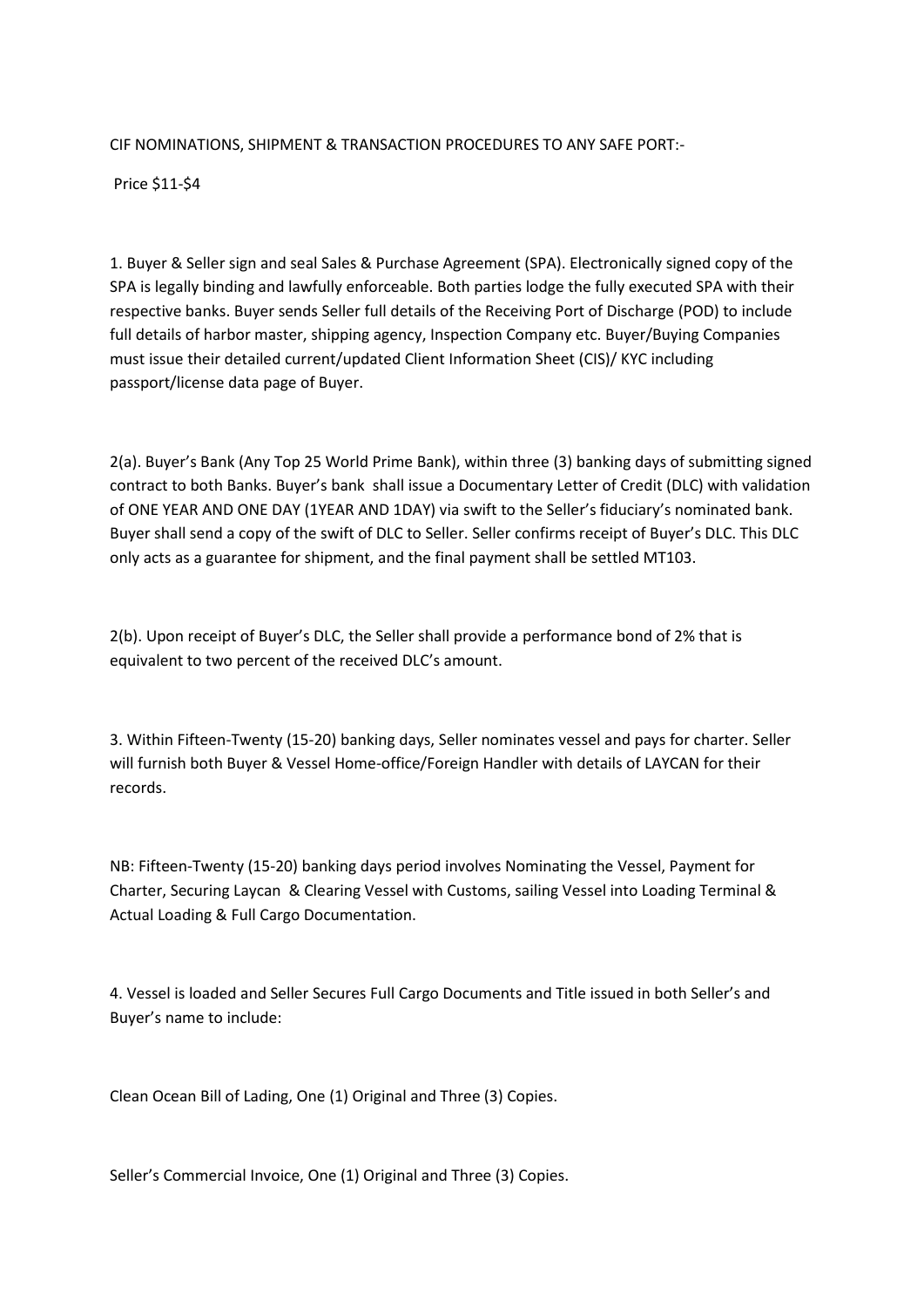Certificate of Origin issued by NNPC, One (1) Original and Three (3) Copies.

Certificate of Authenticity issued by NNPC, One (1) Original and Three (3) Copies.

Cargo Manifest, One (1) Original and Three (3) Copies.

Certificate of Quality, One (1) Original and Three (3) Copies.

Certificate of Quantity, One (1) Original and Three (3) Copies.

Master's Receipt for Samples.

Master's Receipt for Documents.

Tanker Ullage Report.

Tanker Time Sheet.

Charter Party Agreement.(NNPC IS THE SHIPPER NO NEED OF CPA)

Certificate of Ownership & Warranty of Title.

Q&Q Inspection Report Performed at Loading Port.(CALIBERATE INSPECTIONS ,LOCAL INSPECTORS ACCREDITED BY BONNY TERMINAL )

Other relevant documents related to the cargo.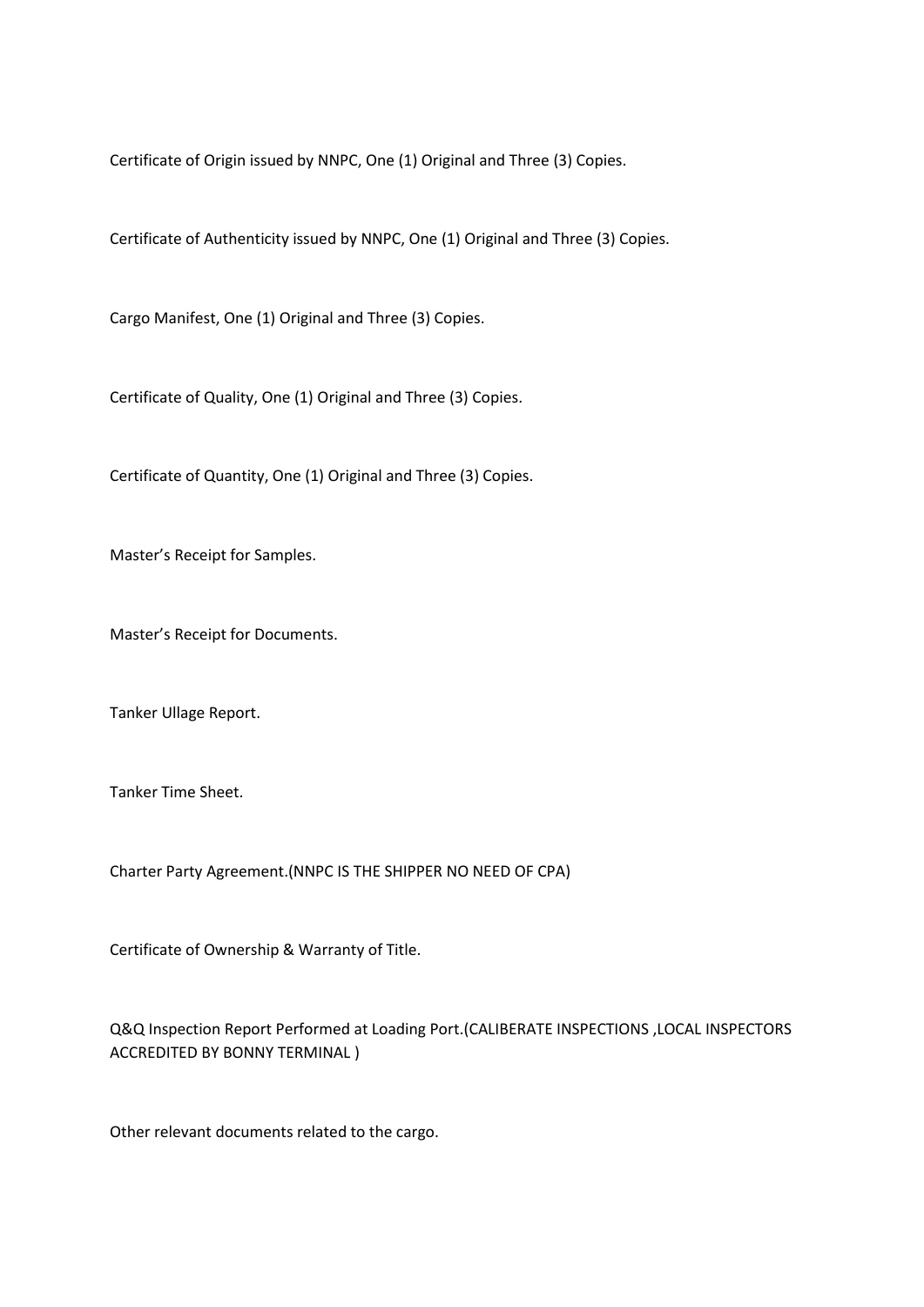NB: Non-negotiable electronic copies of some of these Above Cargo documents will be sent to the Buyer and Buyer's and Seller's Banks. Q&Q Inspection is conducted at the Buyer's POD and result released to both Buyer & Seller.

5. Vessel is loaded and Seller secures all documentation and outward clearance for loaded vessel to sail to Buyer disport. Seller shall not raise insurance cover on cargo even as loaded vessel captain sends Marine Notice of Readiness (NOR) to Buyer Shipping Agency at Disport. Buyer Shipping agent acknowledges NOR and reply their readiness to receive the cargo on behalf of the Buyer.

6. Vessel sails to Buyer's POD. Further ETA updates to be sent to Buyer's POD at ten (10) and five (5) days and then at forty-eight (48), twenty-four (24), and twelve (12) hours prior to arrival at POD. Upon arrival at Buyer's POD, vessel announces arrival to Port Authority/Navy. Buyer's shipping agency clears vessel into the POD Anchorage.

NB: The loaded vessel will only anchor in the international waters of the POD country pending Clearance from Buyer shipping agent. Any expenses; port charges, levies, security, tugging etc. that might arise as a result of vessel coming into the POD country harbor/port/terminal/storage or waters will be borne by the Buyer. All clearing processes will be carried out by the Buyer's Shipping Agent. If after seventy-two (72) hours upon vessel arrival and there is congestion at the port which thus causes delay, Buyer shall bear cost of demurrage.

7. Vessel is cleared into Buyer's Discharge Port, and Vessel Master issues a Marine Authority To Board (ATB) to Buyer's nominated Inspectors as per Buyer's format. Q&Q analysis is conducted at Buyer's expense. Inspection Agency must be either SGS, INTERTEK, SAYBOLT, CIQ or equivalent and must be acceptable to Seller. The final Q&Q report is sent to both Buyer and Seller respectively.

8. Upon receipt of the Inspector's Q&Q report by both Buyer & Seller. Seller issues the Final Commercial Invoice based on out-turn barrels inspected.

NB: The Calculated Price for The Final Commercial Invoice Shall Be Based on the Q&Q Report at POD and On The THREE-DAY AVERAGE OF DATED (DTD) BRENT Day of Closing. As Stated in The Daily Published PLATT'S CRUDE OIL MARKET-WIRE REPORT/EUROPEAN MARKET-SCAN.